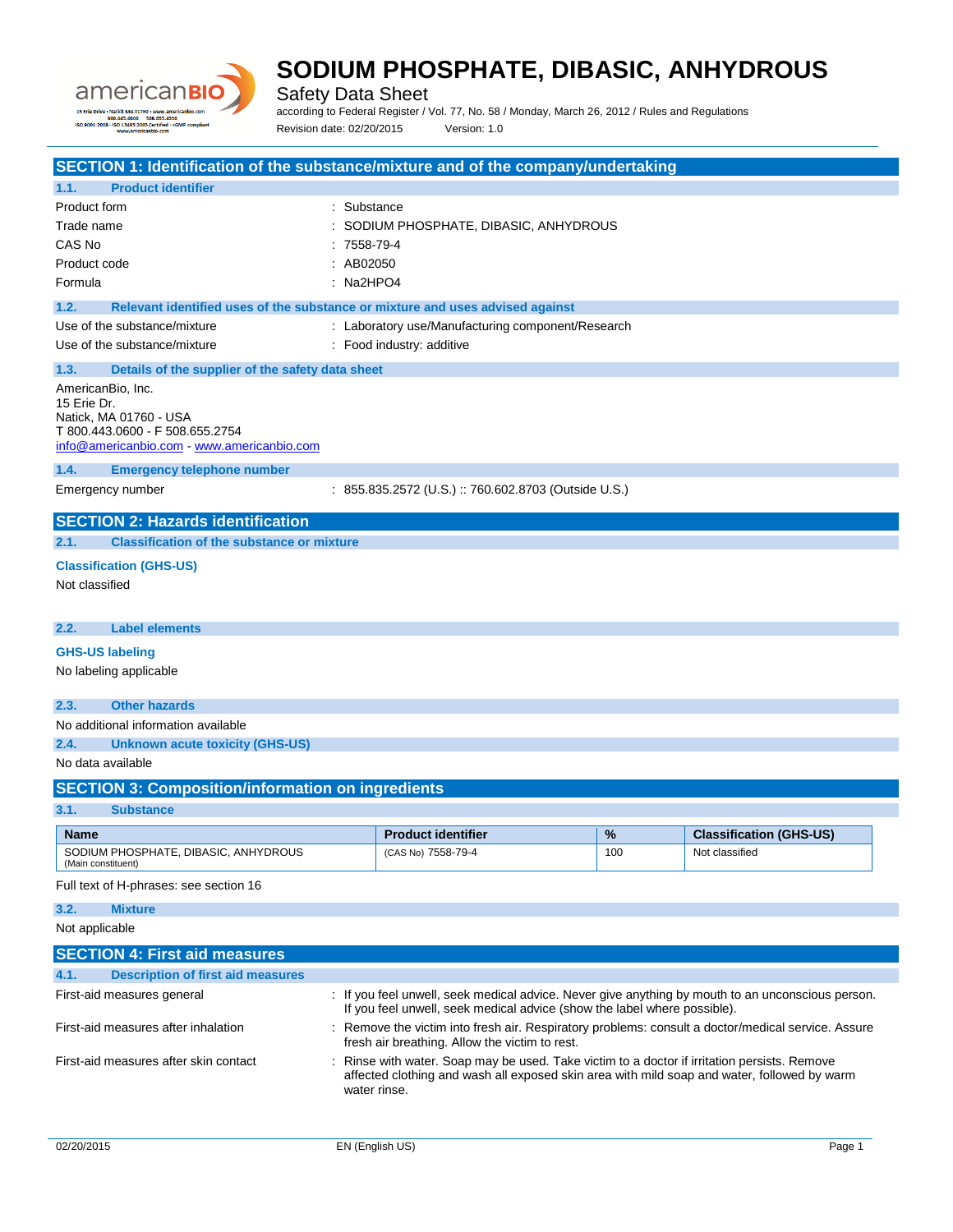Safety Data Sheet

according to Federal Register / Vol. 77, No. 58 / Monday, March 26, 2012 / Rules and Regulations

| iccording to Federal Register / Vol. 77, NO. 36 / Monday, March 26, 2012 / Rules and Regulations |                                                                                                                                                                                                                                                                                                           |
|--------------------------------------------------------------------------------------------------|-----------------------------------------------------------------------------------------------------------------------------------------------------------------------------------------------------------------------------------------------------------------------------------------------------------|
| First-aid measures after eye contact                                                             | : Rinse with water. Do not apply neutralizing agents. Take victim to an ophthalmologist if irritation<br>persists. Rinse immediately with plenty of water. Obtain medical attention if pain, blinking or<br>redness persist.                                                                              |
| First-aid measures after ingestion                                                               | Rinse mouth with water. Immediately after ingestion: give lots of water to drink. Do not induce<br>vomiting. Call Poison Information Centre (www.big.be/antigif.htm). Consult a doctor/medical<br>service if you feel unwell. Rinse mouth. Do NOT induce vomiting. Obtain emergency medical<br>attention. |
| Most important symptoms and effects, both acute and delayed<br>4.2.                              |                                                                                                                                                                                                                                                                                                           |
| Symptoms/injuries                                                                                | : Not expected to present a significant hazard under anticipated conditions of normal use.                                                                                                                                                                                                                |
| Symptoms/injuries after inhalation                                                               | EXPOSURE TO HIGH CONCENTRATIONS: Coughing.                                                                                                                                                                                                                                                                |
| Symptoms/injuries after skin contact                                                             | Slight irritation.                                                                                                                                                                                                                                                                                        |
| Symptoms/injuries after eye contact                                                              | : Slight irritation.                                                                                                                                                                                                                                                                                      |
| Symptoms/injuries after ingestion                                                                | : AFTER ABSORPTION OF HIGH QUANTITIES: Irritation of the gastric/intestinal mucosa.<br>Vomiting. Nausea. Abdominal pain. Diarrhoea. Change in the haemogramme/blood composition.<br>Slowing heart action. Low arterial pressure.                                                                          |
| Chronic symptoms                                                                                 | : ON CONTINUOUS/REPEATED EXPOSURE/CONTACT: Red skin. Dry skin. Itching.                                                                                                                                                                                                                                   |
| 4.3.                                                                                             | Indication of any immediate medical attention and special treatment needed                                                                                                                                                                                                                                |
| No additional information available                                                              |                                                                                                                                                                                                                                                                                                           |
| <b>SECTION 5: Firefighting measures</b>                                                          |                                                                                                                                                                                                                                                                                                           |
| 5.1.<br><b>Extinguishing media</b>                                                               |                                                                                                                                                                                                                                                                                                           |
| suitable extinguishing media                                                                     | : EXTINGUISHING MEDIA FOR SURROUNDING FIRES: Adapt extinguishing media to the<br>environment. Foam. Dry powder. Carbon dioxide. Water spray. Sand.                                                                                                                                                        |
| Unsuitable extinguishing media                                                                   | : No unsuitable extinguishing media known. Do not use a heavy water stream.                                                                                                                                                                                                                               |
| 5.2.<br>Special hazards arising from the substance or mixture                                    |                                                                                                                                                                                                                                                                                                           |
| Fire hazard                                                                                      | : DIRECT FIRE HAZARD. Non combustible.                                                                                                                                                                                                                                                                    |
| <b>Explosion hazard</b>                                                                          | DIRECT EXPLOSION HAZARD. Not applicable. INDIRECT EXPLOSION HAZARD. Not<br>applicable.                                                                                                                                                                                                                    |
| Reactivity                                                                                       | On burning: release of toxic and corrosive gases/vapours (phosphorus oxides). Reacts violently<br>with (some) acids.                                                                                                                                                                                      |
| 5.3.<br><b>Advice for firefighters</b>                                                           |                                                                                                                                                                                                                                                                                                           |

| 5.3.<br><b>Advice for firefighters</b> |                                                                                                                                                                                                              |
|----------------------------------------|--------------------------------------------------------------------------------------------------------------------------------------------------------------------------------------------------------------|
| Precautionary measures fire            | : Exposure to fire/heat: keep upwind. Exposure to fire/heat: consider evacuation. Exposure to<br>fire/heat: have neighbourhood close doors and windows.                                                      |
| Firefighting instructions              | Dilute toxic gases with water spray. Use water spray or fog for cooling exposed containers.<br>Exercise caution when fighting any chemical fire. Avoid (reject) fire-fighting water to enter<br>environment. |
| Protection during firefighting         | : Heat/fire exposure: compressed air/oxygen apparatus. Do not enter fire area without proper<br>protective equipment, including respiratory protection.                                                      |

|                 | <b>SECTION 6: Accidental release measures</b>                       |                                                                                                                                                                                                                    |  |  |  |
|-----------------|---------------------------------------------------------------------|--------------------------------------------------------------------------------------------------------------------------------------------------------------------------------------------------------------------|--|--|--|
| 6.1.            | Personal precautions, protective equipment and emergency procedures |                                                                                                                                                                                                                    |  |  |  |
| 6.1.1.          | For non-emergency personnel                                         |                                                                                                                                                                                                                    |  |  |  |
|                 | Protective equipment                                                | : Gloves. Protective clothing. Dust cloud production: compressed air/oxygen apparatus. See<br>"Material-Handling" to select protective clothing.                                                                   |  |  |  |
|                 | Emergency procedures                                                | : Mark the danger area. Prevent dust cloud formation, e.g. by wetting. No naked flames. Wash<br>contaminated clothes. Evacuate unnecessary personnel.                                                              |  |  |  |
|                 | Measures in case of dust release                                    | : In case of dust production: keep upwind. Dust production: have neighbourhood close doors and<br>windows.                                                                                                         |  |  |  |
| 6.1.2.          | For emergency responders                                            |                                                                                                                                                                                                                    |  |  |  |
|                 | Protective equipment                                                | : Equip cleanup crew with proper protection.                                                                                                                                                                       |  |  |  |
|                 | Emergency procedures                                                | : Ventilate area.                                                                                                                                                                                                  |  |  |  |
| 6.2.            | <b>Environmental precautions</b>                                    |                                                                                                                                                                                                                    |  |  |  |
|                 |                                                                     | Prevent entry to sewers and public waters. Notify authorities if liquid enters sewers or public waters.                                                                                                            |  |  |  |
| 6.3.            | Methods and material for containment and cleaning up                |                                                                                                                                                                                                                    |  |  |  |
| For containment |                                                                     | : Contain released substance, pump into suitable containers. Consult "Material-handling" to select<br>material of containers. Plug the leak, cut off the supply. Knock down/dilute dust cloud with water<br>spray. |  |  |  |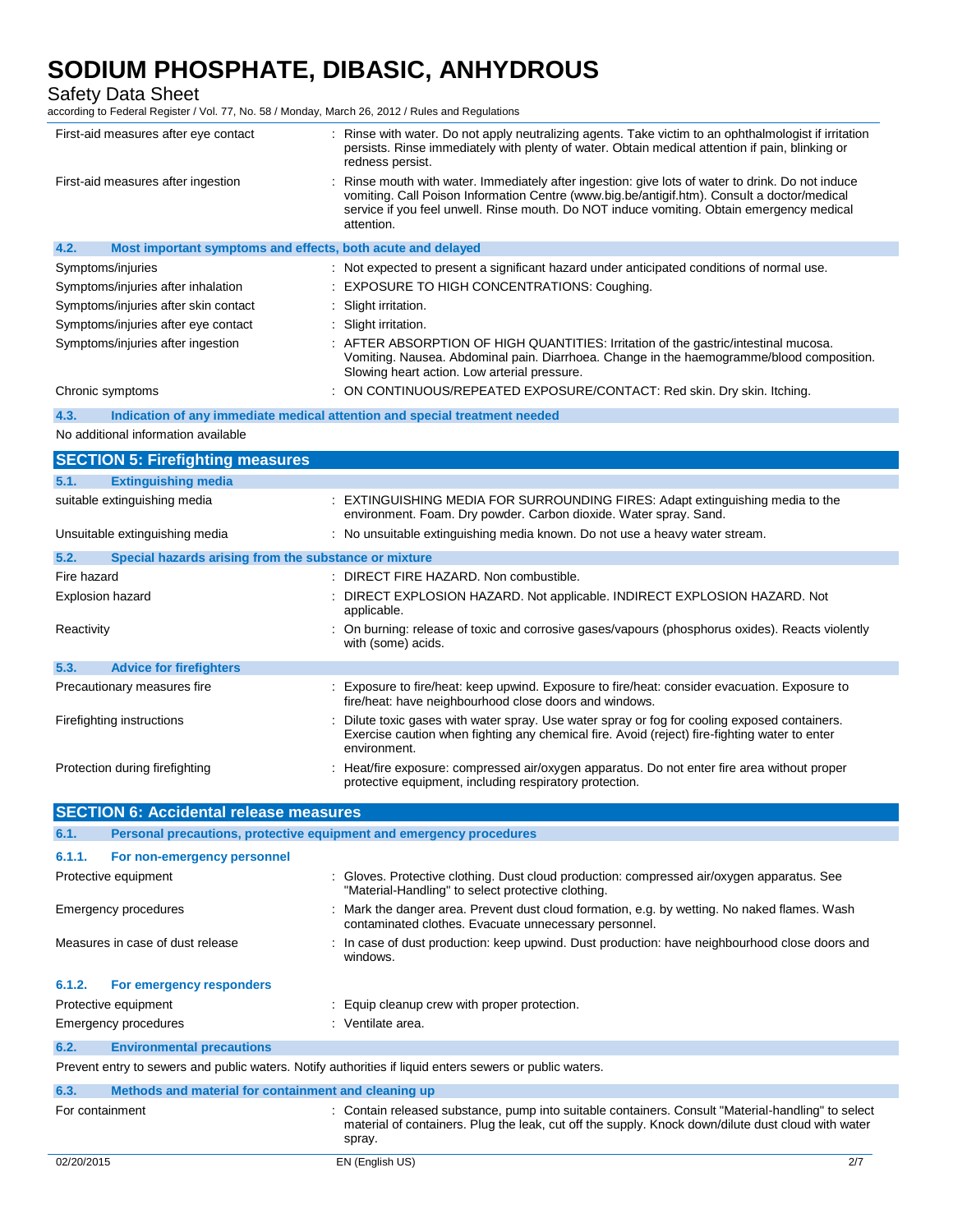Safety Data Sheet

according to Federal Register / Vol. 77, No. 58 / Monday, March 26, 2012 / Rules and Regulations

| Methods for cleaning up | : Stop dust cloud by humidifying. Scoop solid spill into closing containers. See "Material-handling"<br>for suitable container materials. Clean contaminated surfaces with an excess of water. Wash |
|-------------------------|-----------------------------------------------------------------------------------------------------------------------------------------------------------------------------------------------------|
|                         | clothing and equipment after handling. On land, sweep or shovel into suitable containers.<br>Minimize generation of dust. Store away from other materials.                                          |

#### **6.4. Reference to other sections**

See Heading 8. Exposure controls and personal protection.

|                               | <b>SECTION 7: Handling and storage</b>                       |                                                                                                                                                                                                                                                                                                                                                                                                                                                                                                                                               |  |  |
|-------------------------------|--------------------------------------------------------------|-----------------------------------------------------------------------------------------------------------------------------------------------------------------------------------------------------------------------------------------------------------------------------------------------------------------------------------------------------------------------------------------------------------------------------------------------------------------------------------------------------------------------------------------------|--|--|
| 7.1.                          | <b>Precautions for safe handling</b>                         |                                                                                                                                                                                                                                                                                                                                                                                                                                                                                                                                               |  |  |
| Precautions for safe handling |                                                              | : Comply with the legal requirements. Clean contaminated clothing. Thoroughly clean/dry the<br>installation before use. Avoid raising dust. Keep away from naked flames/heat. Observe normal<br>hygiene standards. Keep container tightly closed. Carry operations in the open/under local<br>exhaust/ventilation or with respiratory protection. Wash hands and other exposed areas with mild<br>soap and water before eat, drink or smoke and when leaving work. Provide good ventilation in<br>process area to prevent formation of vapor. |  |  |
| 7.2.                          | Conditions for safe storage, including any incompatibilities |                                                                                                                                                                                                                                                                                                                                                                                                                                                                                                                                               |  |  |
| Storage conditions            |                                                              | : Keep only in the original container in a cool, well ventilated place away from : Direct sunlight.<br>Keep container closed when not in use.                                                                                                                                                                                                                                                                                                                                                                                                 |  |  |
| Incompatible products         |                                                              | : Strong bases, strong acids.                                                                                                                                                                                                                                                                                                                                                                                                                                                                                                                 |  |  |
| Incompatible materials        |                                                              | : Sources of ignition. Direct sunlight.                                                                                                                                                                                                                                                                                                                                                                                                                                                                                                       |  |  |
| Heat-ignition                 |                                                              | : KEEP SUBSTANCE AWAY FROM: heat sources.                                                                                                                                                                                                                                                                                                                                                                                                                                                                                                     |  |  |
| Prohibitions on mixed storage |                                                              | : KEEP SUBSTANCE AWAY FROM: (strong) acids. water/moisture.                                                                                                                                                                                                                                                                                                                                                                                                                                                                                   |  |  |
| Storage area                  |                                                              | : Store in a dry area. Keep container in a well-ventilated place. Store at ambient temperature.<br>Meet the legal requirements.                                                                                                                                                                                                                                                                                                                                                                                                               |  |  |
| Special rules on packaging    |                                                              | : SPECIAL REQUIREMENTS: closing. watertight. dry. clean. correctly labelled. meet the legal<br>requirements. Secure fragile packagings in solid containers.                                                                                                                                                                                                                                                                                                                                                                                   |  |  |
| Packaging materials           |                                                              | : SUITABLE MATERIAL: paper. textile. synthetic material. MATERIAL TO AVOID: aluminium.<br>iron.                                                                                                                                                                                                                                                                                                                                                                                                                                               |  |  |

**7.3. Specific end use(s)**

No additional information available

| <b>SECTION 8: Exposure controls/personal protection</b> |                                                                                                          |
|---------------------------------------------------------|----------------------------------------------------------------------------------------------------------|
| 8.1.<br><b>Control parameters</b>                       |                                                                                                          |
| No additional information available                     |                                                                                                          |
|                                                         |                                                                                                          |
| 8.2.<br><b>Exposure controls</b>                        |                                                                                                          |
| Personal protective equipment                           | : Avoid all unnecessary exposure.                                                                        |
| Materials for protective clothing                       | : GIVE GOOD RESISTANCE: neoprene. PVC.                                                                   |
| Hand protection                                         | : Gloves. Wear protective gloves.                                                                        |
| Eye protection                                          | : Safety glasses. In case of dust production: protective goggles. Chemical goggles or safety<br>glasses. |
| Skin and body protection                                | : Protective clothing.                                                                                   |
| Respiratory protection                                  | : Dust production: dust mask with filter type P1. Wear approved mask.                                    |
| Other information                                       | : When using, do not eat, drink or smoke.                                                                |
|                                                         |                                                                                                          |

### **SECTION 9: Physical and chemical properties**

| 9.1.           | Information on basic physical and chemical properties |                                      |
|----------------|-------------------------------------------------------|--------------------------------------|
| Physical state |                                                       | : Solid                              |
| Appearance     |                                                       | : Crystalline solid. Powder. Grains. |
| Molecular mass |                                                       | : $141.98$ g/mol                     |
| Color          |                                                       | : Colourless to white.               |
| Odor           |                                                       | : Odourless.                         |
| Odor threshold |                                                       | : No data available                  |
| рH             |                                                       | $: 9(1\%)$                           |
| pH solution    |                                                       | $: 1\%$                              |
|                | Relative evaporation rate (butyl acetate=1)           | : No data available                  |
| Melting point  |                                                       | : 240 °C                             |
|                |                                                       |                                      |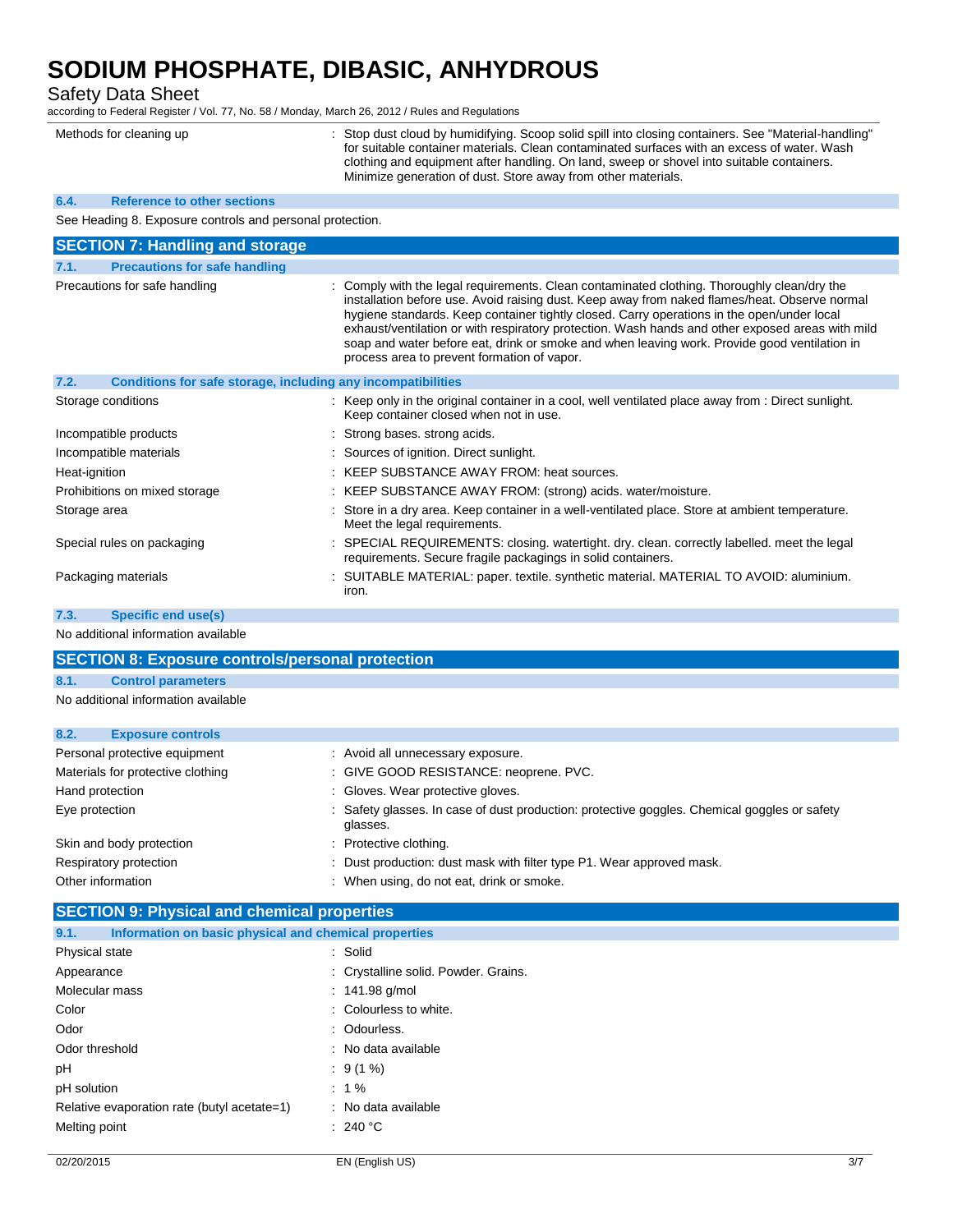### Safety Data Sheet

according to Federal Register / Vol. 77, No. 58 / Monday, March 26, 2012 / Rules and Regulations

| Freezing point                              | : No data available                                                                                               |
|---------------------------------------------|-------------------------------------------------------------------------------------------------------------------|
| Boiling point                               | : Not applicable                                                                                                  |
| Flash point                                 | : Not applicable                                                                                                  |
| Self ignition temperature                   | : Not applicable                                                                                                  |
| Decomposition temperature                   | : 240 °C                                                                                                          |
| Flammability (solid, gas)                   | : No data available                                                                                               |
| Vapor pressure                              | $: < 0.1$ hPa                                                                                                     |
| Relative vapor density at 20 °C             | : No data available                                                                                               |
| Relative density                            | : No data available                                                                                               |
| Solubility                                  | Soluble in water.<br>Water: 12 g/100ml                                                                            |
| Log Pow                                     | No data available                                                                                                 |
| Log Kow                                     | : No data available                                                                                               |
| Viscosity, kinematic                        | : No data available                                                                                               |
| Viscosity, dynamic                          | : No data available                                                                                               |
| <b>Explosive properties</b>                 | : No data available                                                                                               |
| Oxidizing properties                        | : No data available                                                                                               |
| <b>Explosive limits</b>                     | : No data available                                                                                               |
| <b>Other information</b><br>9.2.            |                                                                                                                   |
| Minimum ignition energy                     | : Not applicable                                                                                                  |
| <b>SADT</b>                                 | : Not applicable                                                                                                  |
| VOC content                                 | : Not applicable                                                                                                  |
| Other properties                            | : Hygroscopic. Substance has basic reaction.                                                                      |
| <b>SECTION 10: Stability and reactivity</b> |                                                                                                                   |
| 10.1.<br><b>Reactivity</b>                  |                                                                                                                   |
|                                             | On burning: release of toxic and corrosive gases/vapours (phosphorus oxides). Reacts violently with (some) acids. |

**10.2. Chemical stability** Hygroscopic. Not established.

### **10.3. Possibility of hazardous reactions**

Not established.

### **10.4. Conditions to avoid**

Direct sunlight. Extremely high or low temperatures.

### **10.5. Incompatible materials**

strong acids. Strong bases.

### **10.6. Hazardous decomposition products**

fume. Carbon monoxide. Carbon dioxide.

### **SECTION 11: Toxicological information**

**11.1. Information on toxicological effects**

Acute toxicity in the contract of the contract of the classified in the classified in the contract of the contract of the contract of the contract of the contract of the contract of the contract of the contract of the cont

| SODIUM PHOSPHATE, DIBASIC, ANHYDROUS (1) 17558-79-4 |                    |     |
|-----------------------------------------------------|--------------------|-----|
| LD50 oral rat                                       | 17000 mg/kg (Rat)  |     |
| LD50 dermal rat                                     | > 7940 mg/kg (Rat) |     |
| Skin corrosion/irritation                           | : Not classified   |     |
|                                                     | pH: 9 (1 %)        |     |
| Serious eye damage/irritation                       | : Not classified   |     |
|                                                     | pH: 9 (1 %)        |     |
| Respiratory or skin sensitization                   | : Not classified   |     |
| Germ cell mutagenicity                              | : Not classified   |     |
| Carcinogenicity                                     | : Not classified   |     |
|                                                     |                    |     |
| 02/20/2015                                          | EN (English US)    | 4/7 |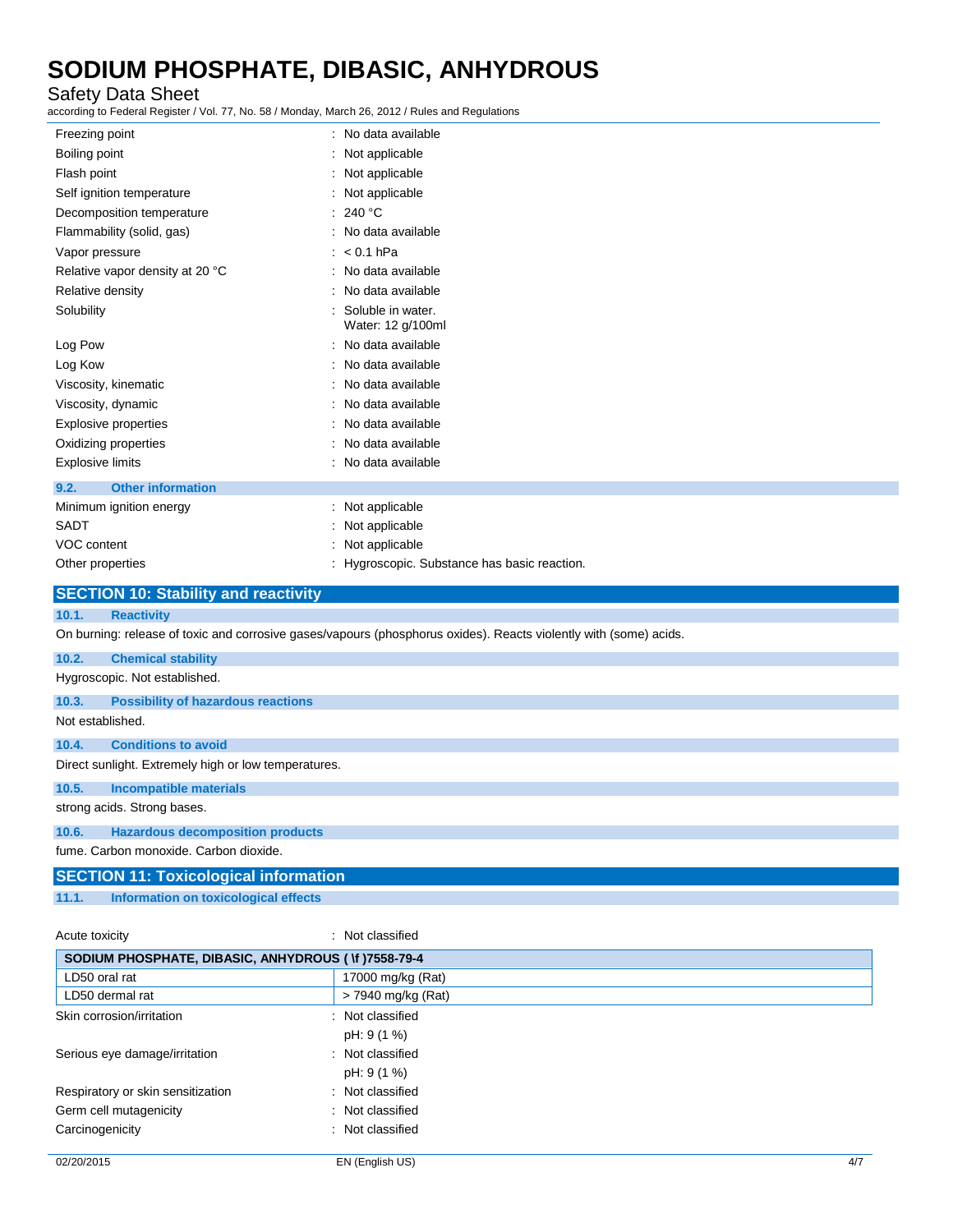| <b>Safety Data Sheet</b><br>according to Federal Register / Vol. 77, No. 58 / Monday, March 26, 2012 / Rules and Regulations |                                                                                                                                                                                                                                                                                  |
|------------------------------------------------------------------------------------------------------------------------------|----------------------------------------------------------------------------------------------------------------------------------------------------------------------------------------------------------------------------------------------------------------------------------|
| Reproductive toxicity                                                                                                        | : Not classified                                                                                                                                                                                                                                                                 |
| Specific target organ toxicity (single exposure)                                                                             | : Not classified                                                                                                                                                                                                                                                                 |
| Specific target organ toxicity (repeated<br>exposure)                                                                        | Not classified                                                                                                                                                                                                                                                                   |
| Aspiration hazard                                                                                                            | Not classified                                                                                                                                                                                                                                                                   |
| Potential Adverse human health effects and<br>symptoms                                                                       | Based on available data, the classification criteria are not met.                                                                                                                                                                                                                |
| Symptoms/injuries after inhalation                                                                                           | : EXPOSURE TO HIGH CONCENTRATIONS: Coughing.                                                                                                                                                                                                                                     |
| Symptoms/injuries after skin contact                                                                                         | : Slight irritation.                                                                                                                                                                                                                                                             |
| Symptoms/injuries after eye contact                                                                                          | : Slight irritation.                                                                                                                                                                                                                                                             |
| Symptoms/injuries after ingestion                                                                                            | : AFTER ABSORPTION OF HIGH QUANTITIES: Irritation of the gastric/intestinal mucosa.<br>Vomiting. Nausea. Abdominal pain. Diarrhoea. Change in the haemogramme/blood composition.<br>Slowing heart action. Low arterial pressure.                                                 |
| Chronic symptoms                                                                                                             | ON CONTINUOUS/REPEATED EXPOSURE/CONTACT: Red skin. Dry skin. Itching.                                                                                                                                                                                                            |
| <b>SECTION 12: Ecological information</b>                                                                                    |                                                                                                                                                                                                                                                                                  |
| 12.1.<br><b>Toxicity</b>                                                                                                     |                                                                                                                                                                                                                                                                                  |
| Ecology - air                                                                                                                | : Not classified as dangerous for the ozone layer (Regulation (EC) No 1005/2009). TA-Luft Klasse<br>5.2.1.                                                                                                                                                                       |
| Ecology - water                                                                                                              | Mild water pollutant (surface water). Maximum concentration in drinking water: 200 mg/l (sodium)<br>(Directive 98/83/EC). Not harmful to fishes. Slightly harmful to invertebrates (EC50: 100 - 1000<br>mg/l). May cause eutrophication. Slightly harmful to bacteria. pH shift. |
| SODIUM PHOSPHATE, DIBASIC, ANHYDROUS (7558-79-4)                                                                             |                                                                                                                                                                                                                                                                                  |
| LC50 fish 1                                                                                                                  | > 2400 mg/l (48 h; Leuciscus idus)                                                                                                                                                                                                                                               |
| 12.2.<br><b>Persistence and degradability</b>                                                                                |                                                                                                                                                                                                                                                                                  |
| SODIUM PHOSPHATE, DIBASIC, ANHYDROUS (7558-79-4)                                                                             |                                                                                                                                                                                                                                                                                  |
| Persistence and degradability                                                                                                | Biodegradability: not applicable. Not established.                                                                                                                                                                                                                               |
| Biochemical oxygen demand (BOD)                                                                                              | Not applicable                                                                                                                                                                                                                                                                   |
| Chemical oxygen demand (COD)                                                                                                 | Not applicable                                                                                                                                                                                                                                                                   |
| ThOD                                                                                                                         | Not applicable                                                                                                                                                                                                                                                                   |
| BOD (% of ThOD)                                                                                                              | Not applicable                                                                                                                                                                                                                                                                   |
| <b>Bioaccumulative potential</b><br>12.3.                                                                                    |                                                                                                                                                                                                                                                                                  |
| SODIUM PHOSPHATE, DIBASIC, ANHYDROUS (7558-79-4)                                                                             |                                                                                                                                                                                                                                                                                  |
| Bioaccumulative potential                                                                                                    | Not bioaccumulative. Not established.                                                                                                                                                                                                                                            |
| 12.4.<br><b>Mobility in soil</b>                                                                                             |                                                                                                                                                                                                                                                                                  |
| No additional information available                                                                                          |                                                                                                                                                                                                                                                                                  |
| 12.5.<br><b>Other adverse effects</b>                                                                                        |                                                                                                                                                                                                                                                                                  |
| Other information                                                                                                            | : Avoid release to the environment.                                                                                                                                                                                                                                              |
| <b>SECTION 13: Disposal considerations</b>                                                                                   |                                                                                                                                                                                                                                                                                  |
| 13.1.<br><b>Waste treatment methods</b>                                                                                      |                                                                                                                                                                                                                                                                                  |
| Waste disposal recommendations                                                                                               | : Remove waste in accordance with local and/or national regulations. Precipitate/make insoluble.<br>Remove to an authorized dump (Class I). Do not discharge into surface water. Dispose in a safe                                                                               |
|                                                                                                                              | manner in accordance with local/national regulations.                                                                                                                                                                                                                            |
| Additional information                                                                                                       | Can be considered as non hazardous waste according to Directive 2008/98/EC.                                                                                                                                                                                                      |
| Ecology - waste materials                                                                                                    | Avoid release to the environment.                                                                                                                                                                                                                                                |
| <b>SECTION 14: Transport information</b>                                                                                     |                                                                                                                                                                                                                                                                                  |
| In accordance with DOT                                                                                                       |                                                                                                                                                                                                                                                                                  |
| No dangerous good in sense of transport regulations                                                                          |                                                                                                                                                                                                                                                                                  |
| <b>Additional information</b>                                                                                                |                                                                                                                                                                                                                                                                                  |
| Other information                                                                                                            | : No supplementary information available.                                                                                                                                                                                                                                        |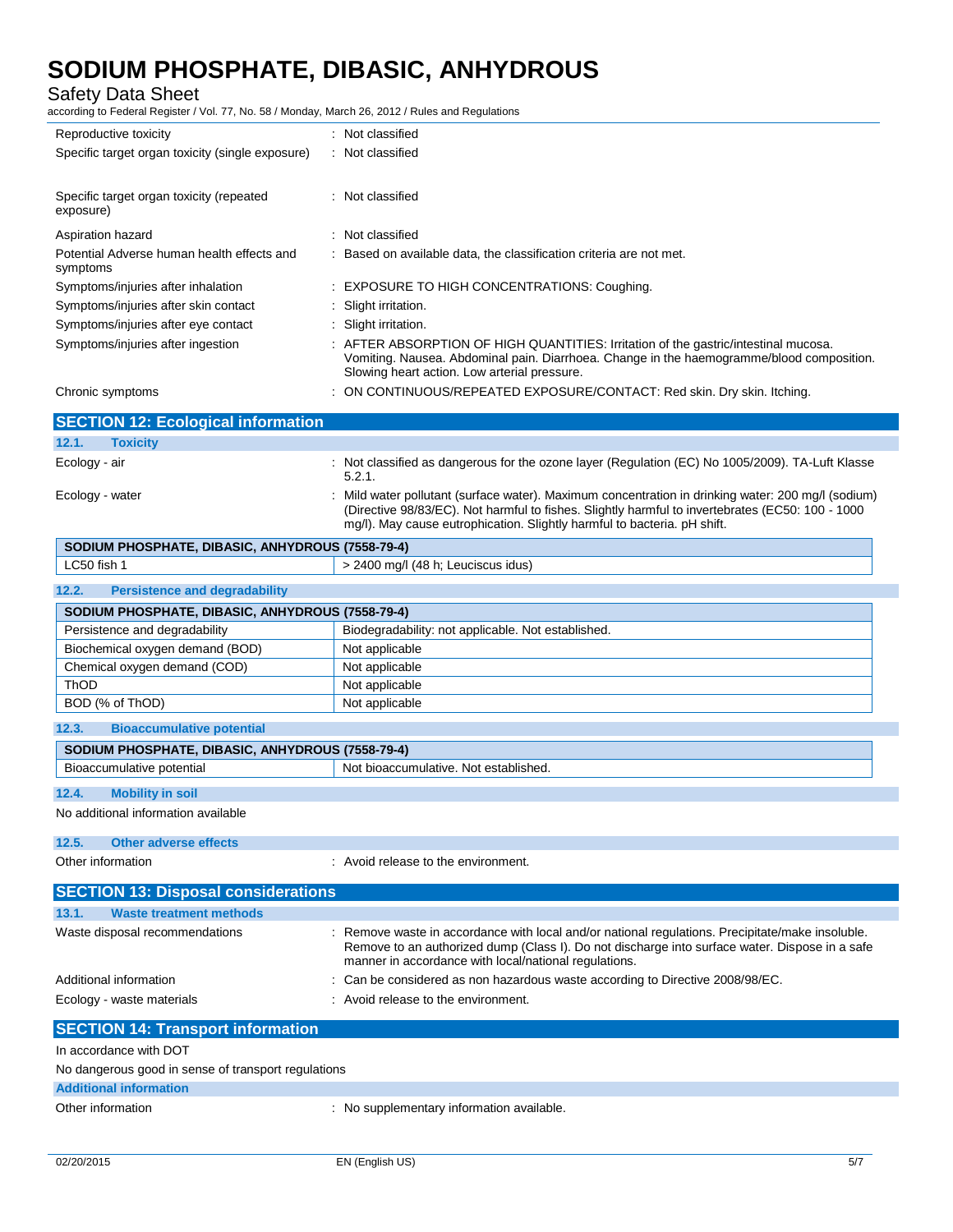Safety Data Sheet

according to Federal Register / Vol. 77, No. 58 / Monday, March 26, 2012 / Rules and Regulations

### **ADR**

| Transport document description            | : UN N/A |
|-------------------------------------------|----------|
| Packing group (ADR)                       | : N/A    |
| Hazard identification number (Kemler No.) | : N/A    |
| Classification code (ADR)                 | : N/A    |

#### **Transport by sea**

No additional information available

#### **Air transport**

No additional information available

| <b>SECTION 15: Regulatory information</b>                                 |         |  |  |
|---------------------------------------------------------------------------|---------|--|--|
| 15.1. US Federal regulations                                              |         |  |  |
| SODIUM PHOSPHATE, DIBASIC, ANHYDROUS (7558-79-4)                          |         |  |  |
| Listed on the United States TSCA (Toxic Substances Control Act) inventory |         |  |  |
| RQ (Reportable quantity, section 304 of EPA's<br>List of Lists):          | 5000 lb |  |  |

### **15.2. International regulations**

#### **CANADA**

No additional information available

### **EU-Regulations**

No additional information available

### **Classification according to Regulation (EC) No. 1272/2008 [CLP]** Not classified

### **Classification according to Directive 67/548/EEC or 1999/45/EC** Not classified

#### **15.2.2. National regulations**

No additional information available

### **15.3. US State regulations**

| SODIUM PHOSPHATE, DIBASIC, ANHYDROUS(7558-79-4) |                                                                                                                                                           |  |
|-------------------------------------------------|-----------------------------------------------------------------------------------------------------------------------------------------------------------|--|
| State or local regulations                      | U.S. - Massachusetts - Right To Know List<br>U.S. - New Jersey - Right to Know Hazardous Substance List<br>U.S. - Pennsylvania - RTK (Right to Know) List |  |

| <b>SECTION 16: Other information</b> |       |
|--------------------------------------|-------|
| Other information                    | None. |